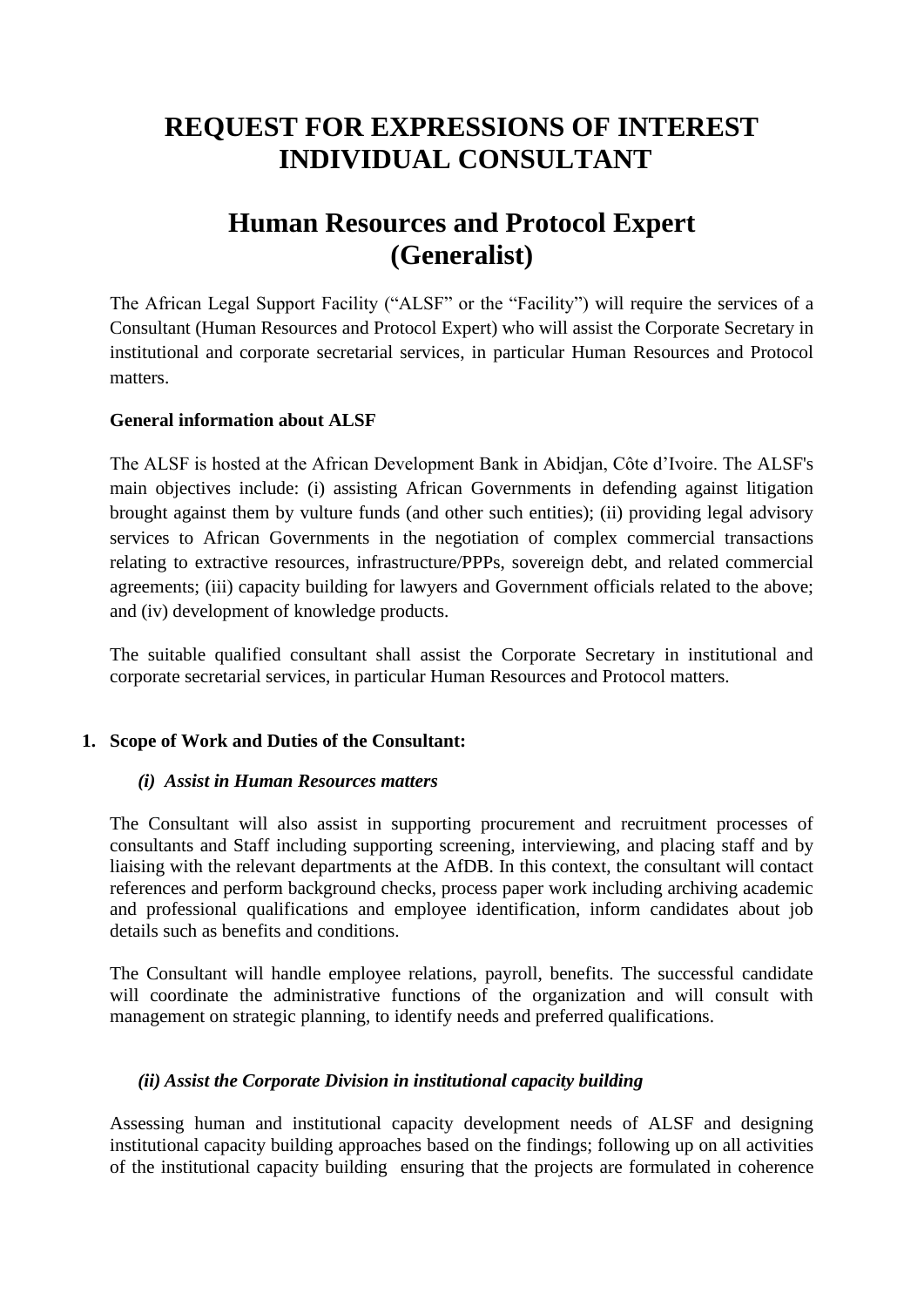with the ALSF MTS and Mandate. The consultant will prepare annual training plans for the ALSF Staff and consultants, ensuring the planning, organization, management and oversight of the trainings.

The Consultant will ensure that the activities are soundly implemented; as needed, managing in-house training programs, workshops, public awareness seminars, and roundtables aimed at building the capacity of ALSF staff; liaising with institutions that are offering capacity development support.

# *(iii) Assist in Protocol matters*

The Consultant will assist ALSF Staff and consultants by liaising with the Protocol Department of the Bank for all matters related to Protocol and administrative compliances as well as privileges, immunities and benefits matters

*(iv)Carrying out any other activities as may be assigned by the Supervisor or Director.*

# **2. Administration/reporting**

The consultant will report to the Corporate Secretary who will adequately brief and guide the consultant.

## **3. Duration of the assignment**

The assignment will last for six (6) months (renewable) starting as soon as the process is completed. The consultant will be based in Abidjan, Côte d'Ivoire.

# **4. Qualifications and Experience Required**

- A Minimum LLB or its university equivalent in Human Resources Management or in Law and a Master's degree in one of the mentioned areas
- Professional experience (between two (2) and five (5) years) in Human resources management, or international law and in matters pertaining to protocol questions from an international organization perspective. . Previous experience with an international organisation will be an advantage.
- Demonstrated effective coordination skills and an ability to work under pressure in a multicultural environment to complete multiple tasks and meet deadlines.
- High-level skills in communication, team building, inter-personal relationships, writing, and analytical skills;
- High level of integrity, moral values and discretion.: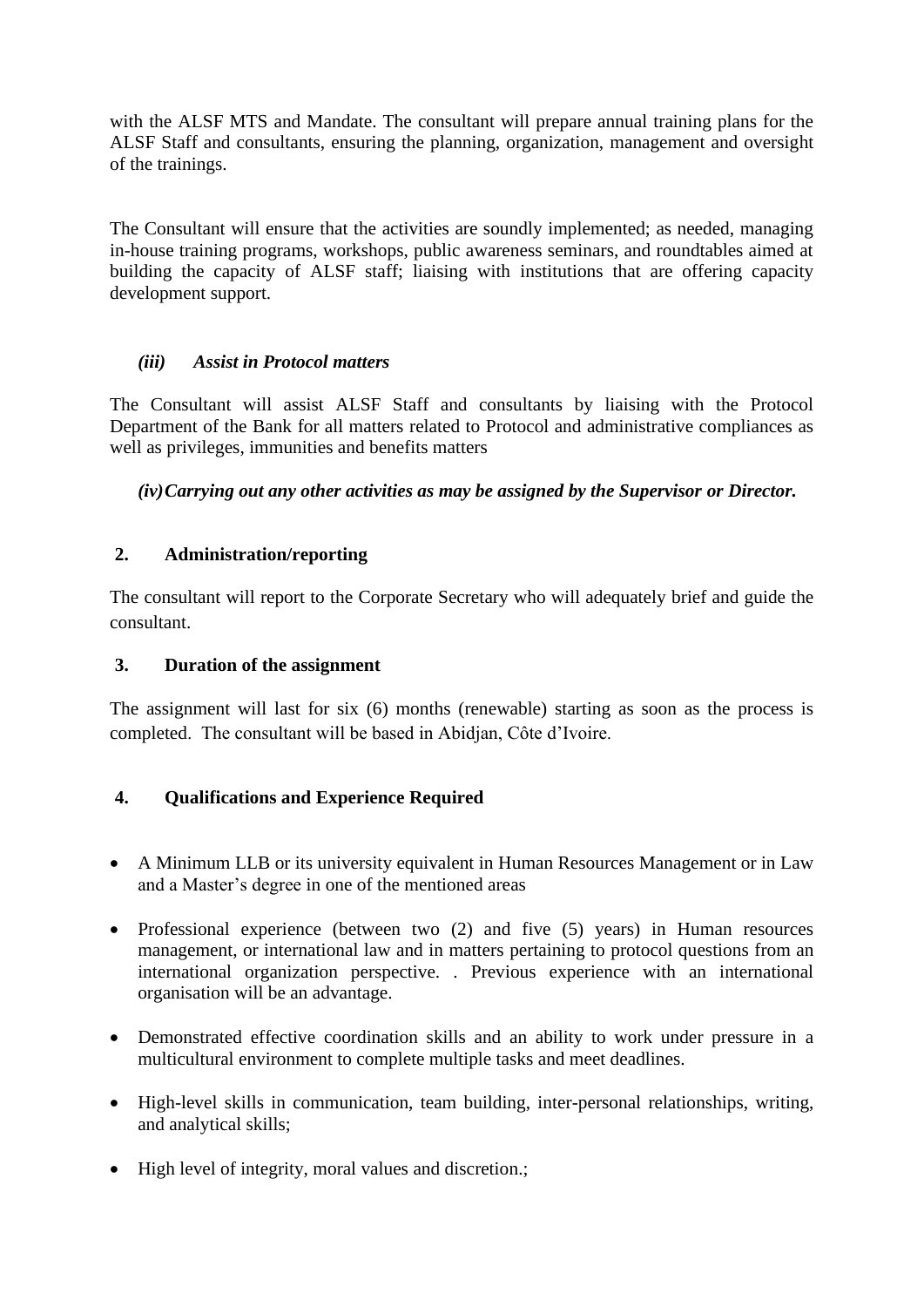- Competence in the use of standard IT software (Word, Excel, PowerPoint);
- Ability to communicate and write effectively in English and/or French with good working knowledge of the other language; and
- Must be a citizen of a member country of the African Development Bank. Preference will be given to candidates from Regional Member Countries of the African Development Bank.

# **5. Remuneration**

The consultant shall be paid a total monthly lump sum, comprising fee, subsistence or other incidentals, for the duration of the assignment, which is commensurate with the number of years of work experience. The ALSF will cover travel and field mission costs (if any) as per African Development Bank rules in this regard.

# **6. How to apply**

The African Legal Support Facility invites Individual Consultants to indicate their interest in providing the above-described services. Interested Consultants shall provide information on their qualifications and experience demonstrating their ability to undertake this Assignment (documents, reference to similar services, experience in similar assignments, etc.).

Expressions of interest must be sent electronically to  $\frac{alsf@afdb.org}{s}$  $\frac{alsf@afdb.org}{s}$  $\frac{alsf@afdb.org}{s}$  no later than 14 June 2021 at 5 PM local time (Abidjan –Ivory Coast) and specifically mentioning ALSF Individual Consultant– HR and Protocol Officer.

The unsuccessful candidates will remain in the ALSF's database for twelve (12) months.

Any questions and requests for clarifications may be sent to:  $c$ . freiredacosta@afdb.org.

## **Deadline: 14 June 2021. Only short-listed individuals will be contacted.**

**7. Please attach a Curriculum Vitae on the basis of the template in Annex 1, a letter expressing your interest in joining the ALSF and any other relevant materials.**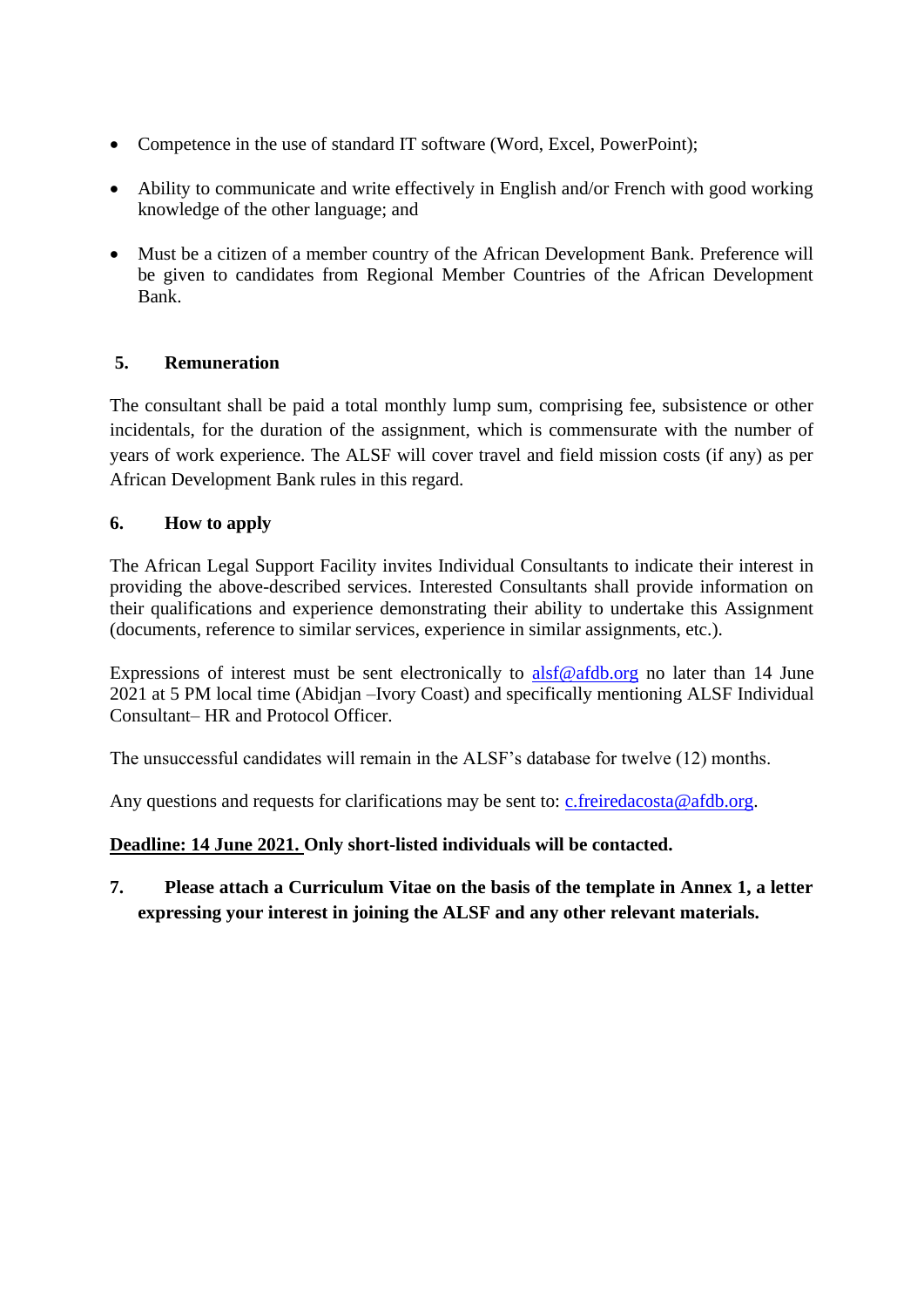## **ANNEX 1:**

#### **MODEL CURRICULUM VITAE (CV)**

| Title of the Assignment: <b>Human Resource and Protocol Expert (Consultant)</b> |
|---------------------------------------------------------------------------------|
|                                                                                 |
| First Name:                                                                     |
| Nationality:                                                                    |
| Country:                                                                        |
| E-mail:                                                                         |
|                                                                                 |

| Are any of your family members (spouse/partner, father/mother, $ $ Yes $ $ No $ $ |                                                                                    |                     |                     |
|-----------------------------------------------------------------------------------|------------------------------------------------------------------------------------|---------------------|---------------------|
|                                                                                   | <b>Brother/sister, Son/daughter, etc.</b> employed in the African If $\alpha$ Yes. |                     | the                 |
| <b>Development Bank?</b>                                                          |                                                                                    | following data must |                     |
|                                                                                   |                                                                                    |                     | be provided         |
| Name                                                                              | Relationship                                                                       | Organization Unit   | Place of Assignment |
|                                                                                   |                                                                                    |                     |                     |
|                                                                                   |                                                                                    |                     |                     |

| Language        | Read      | Written   | Spoken    |
|-----------------|-----------|-----------|-----------|
| <b>Level</b>    |           |           |           |
| English         | Fair      | Fair      | Fair      |
|                 | Good      | Good      | Good      |
|                 | Excellent | Excellent | Excellent |
| French          | Fair      | Fair      | Fair      |
|                 | Good      | Good      | Good      |
|                 | Excellent | Excellent | Excellent |
| Other (specify) | Fair      | Fair      | Fair      |
|                 | Good      | Good      | Good      |
|                 | Excellent | Excellent | Excellent |

# **Key Qualifications:**

Please provide (i) a summary of your experience and training highlighting the most relevant for the proposed assignment, and (ii) the responsibilities which you exercised. Utilize one half-page maximum.

# **Education (University Level and above only):**

| Name of University - City -<br>Country | Period |    | Diploma Obtained | Main Topic / Major |
|----------------------------------------|--------|----|------------------|--------------------|
|                                        | From   | To |                  |                    |
|                                        |        |    |                  |                    |
|                                        |        |    |                  |                    |
|                                        |        |    |                  |                    |
|                                        |        |    |                  |                    |